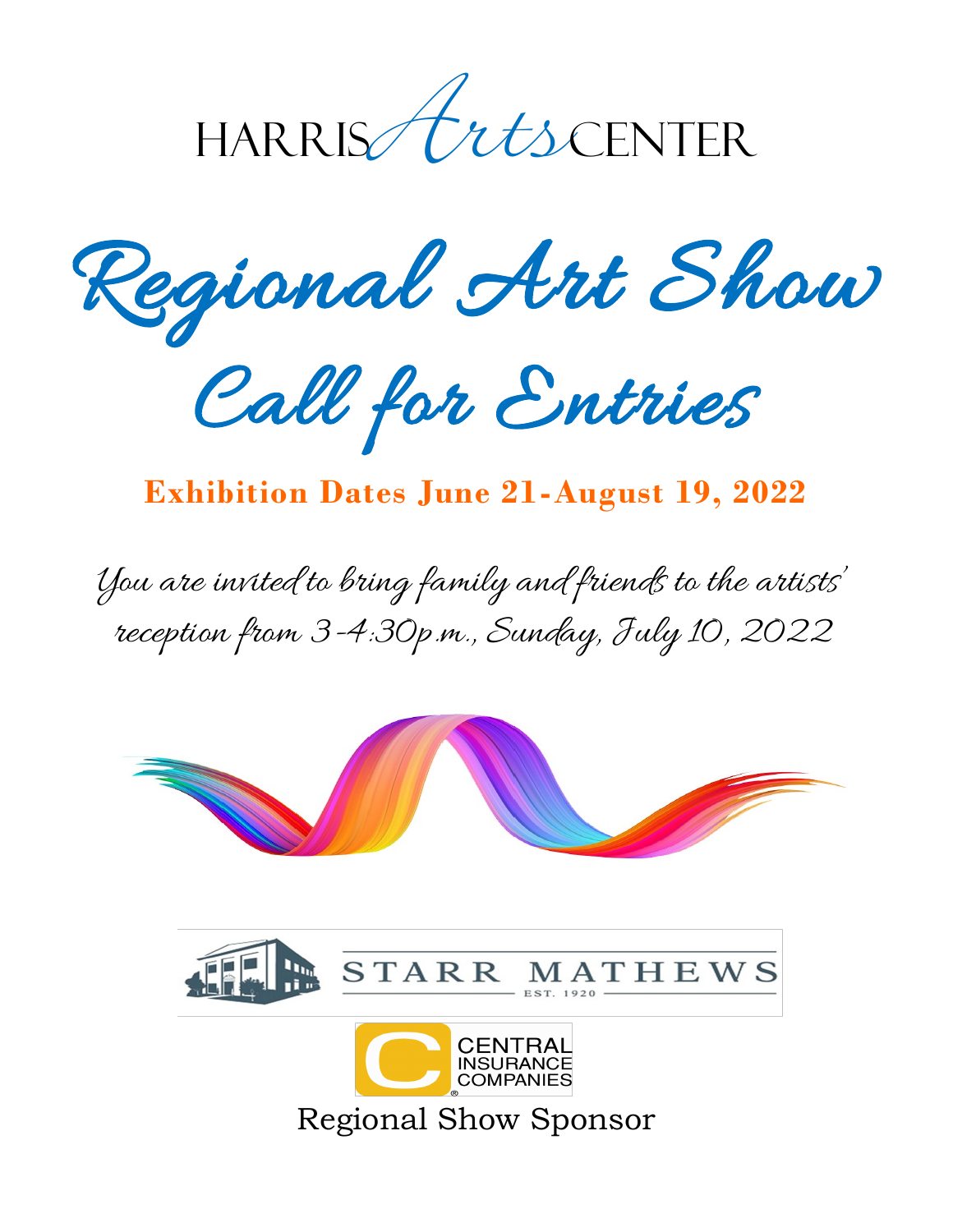## **Entry Guidelines**

Artists 18 years or older who reside in the Southeast are eligible to enter.

 2-D or 3-D original artwork in any medium is acceptable. The artist may enter up to three pieces not shown previously at the Harris Arts Center.

 **A \$25 entry fee is required for non-members; free to members of the Calhoun Gordon Arts Council, including artists who join to enter this show.** An individual may purchase a yearly artist level membership for \$40; membership form attached. Membership must be paid prior to the beginning of the show, and current membership must not expire until after the last day of the show.

 **Registration deadline is Friday, June 10**. Should the num ber of submissions exceed gallery capacity, entries will be accepted on a first-come basis. Mail the entry form and registration fee to Harris Arts Center, 212 South Wall Street, Calhoun, GA 30701.

 While this exhibit is not juried, it will be judged, and the following prizes will be awarded at the reception. 1st place, \$200; 2nd place, \$150; 3rd place, \$100; and Best in Show, \$250.

# **Guidelines for Display of Artwork**

### **All work must be display-ready.**

Framed pieces as well as unframed canvases with painted sides are acceptable.

 **Appropriate hanging hardware including wire for hanging**  framed pieces and canvases is required. Sawtooth hangers and the small metal triangles included on some ready-made frame backs are not acceptable.

 Pedestals are provided for display of 3-D pieces. The artist must provide apparatus needed for specialized display.

 **Each piece must be labeled with the artist's name, phone number, email, title of piece, medium, and price, all clearly printed.** Price should reflect a 30% commission to the arts center, or 20% for arts council members. If a work is not for sale, please indicate by NFS on the entry form line for price.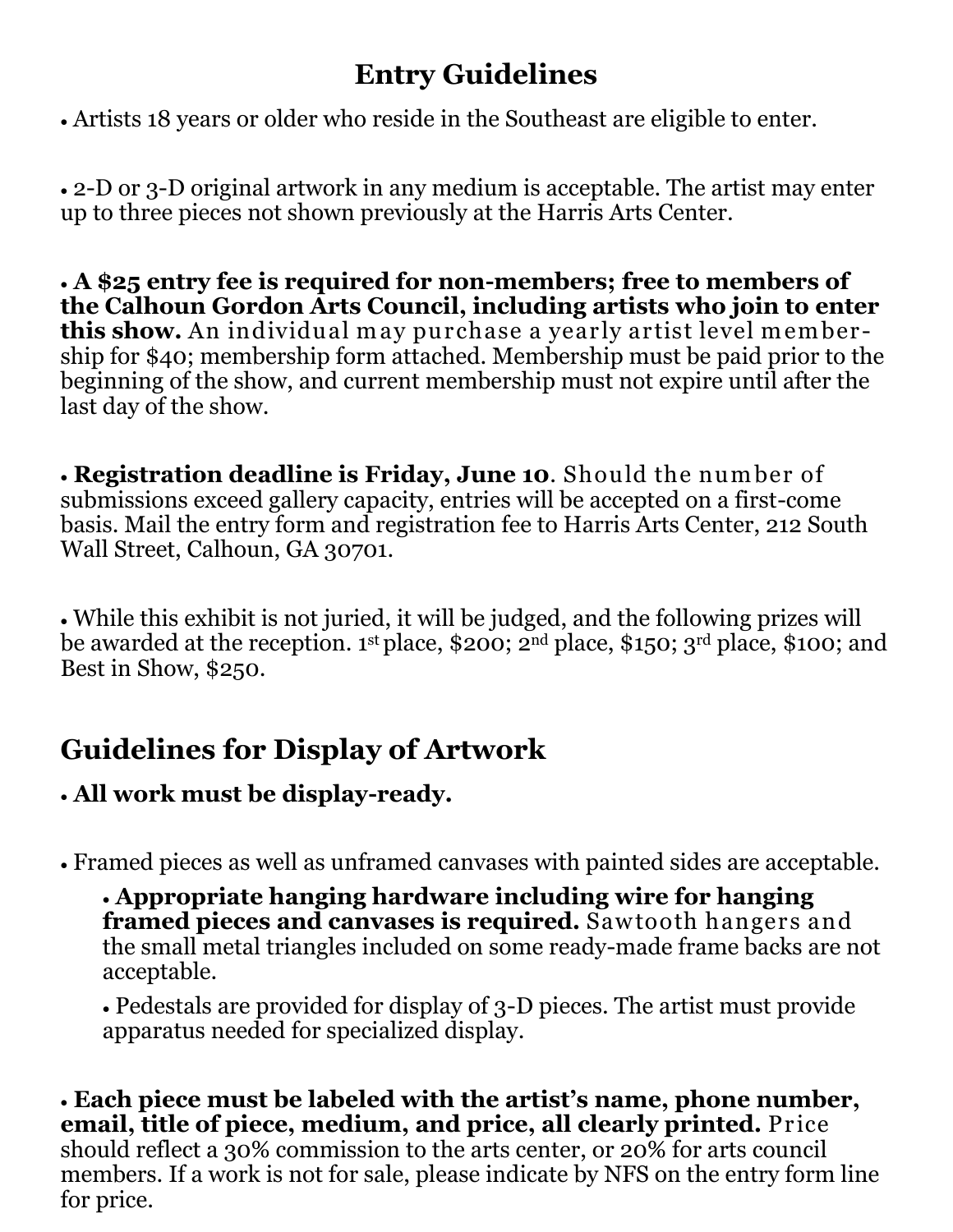This show is non-juried. If you register, your work is accepted. However, the Visual Arts Guild reserves the right of refusal due to subject matter, size constraints, or copyright violation.

### **Direct copies of other artists' work will not be accepted.**

 Artists are responsible for insuring their work during transit and duration of display. While security is in place and utmost care is taken, the Harris Arts Center does not assume any liability for damage or loss.

 **Deliveries will be accepted Friday, June 17, 2-4 p.m., and Saturday, June 18, 10 a.m.-noon.** No work will be accepted after June 18 unless alternate arrangements are made. The artist assumes all responsibility for works shipped, and no C.O.D.s will be accepted.

 **Work must be picked up after close of show, Friday, August 19, from 2 p.m. until 4 p.m., or Saturday, August 20, from 10 a.m. until noon.** Contact the arts center if alternate arrangements must be made. Entries remaining longer than 30 days become the property of the Harris Arts Center.

| <b>Entry Deadline</b>      | Friday, June 10, 2022        |
|----------------------------|------------------------------|
| Delivery of Artwork to HAC | June 17, 2-4 p.m. and        |
|                            | June 18, 10 a.m.-noon        |
| Installation               | Saturday, June 18 and        |
|                            | Monday, June 20              |
| <b>Exhibit Dates</b>       | June 21 - August 19          |
| Reception                  | Sunday, July 10, 3-4:30 p.m. |
| Pickup of Artwork          | August 19, 2-4 p.m.          |
|                            | & August 20, 10 a.m.-noon    |

### **2022 Regional Exhibit – Key Dates**

**Membership information and entry form can be found on the next page. Please complete and return to the Harris Arts Center no later than June 10.**